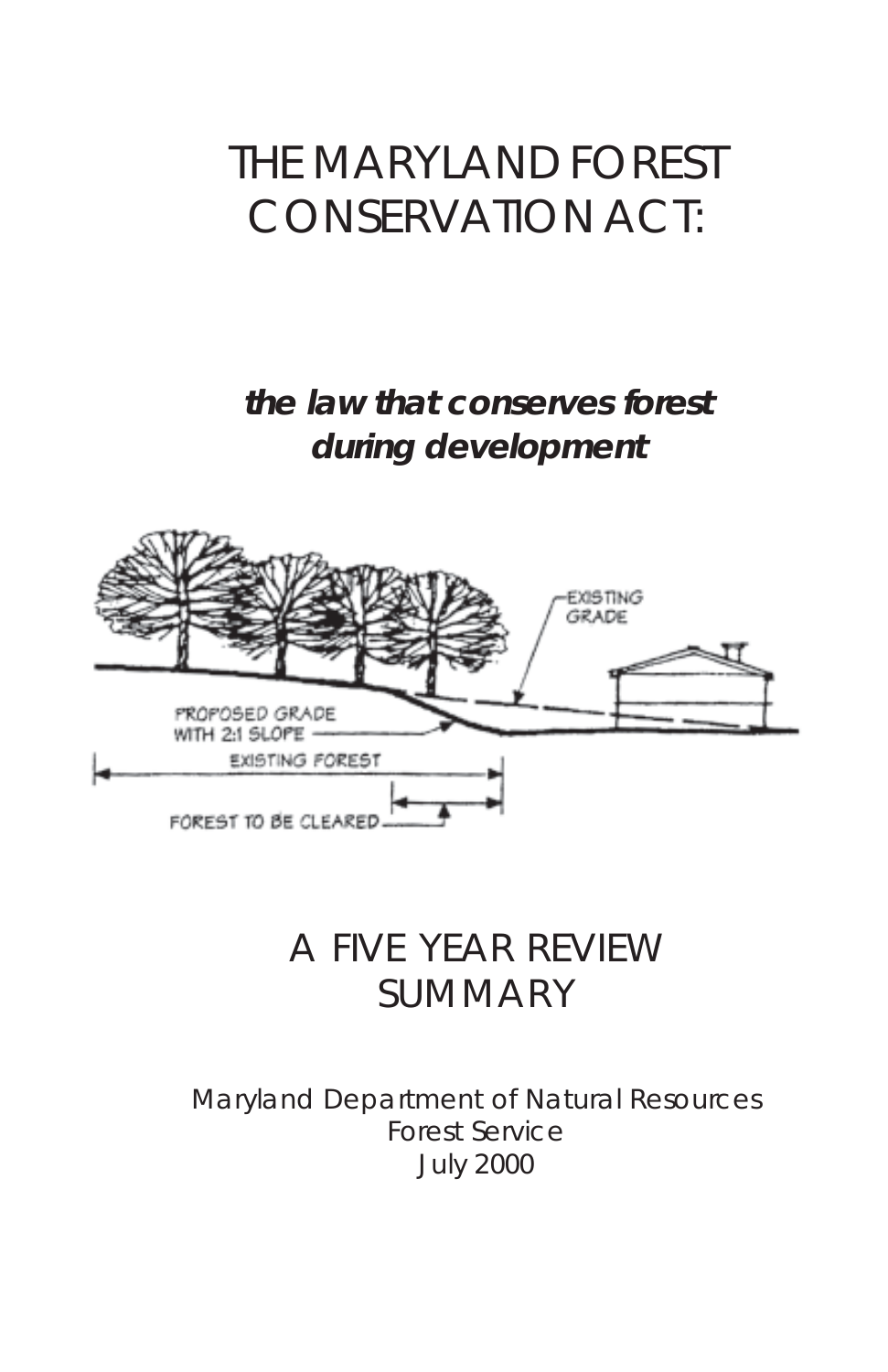

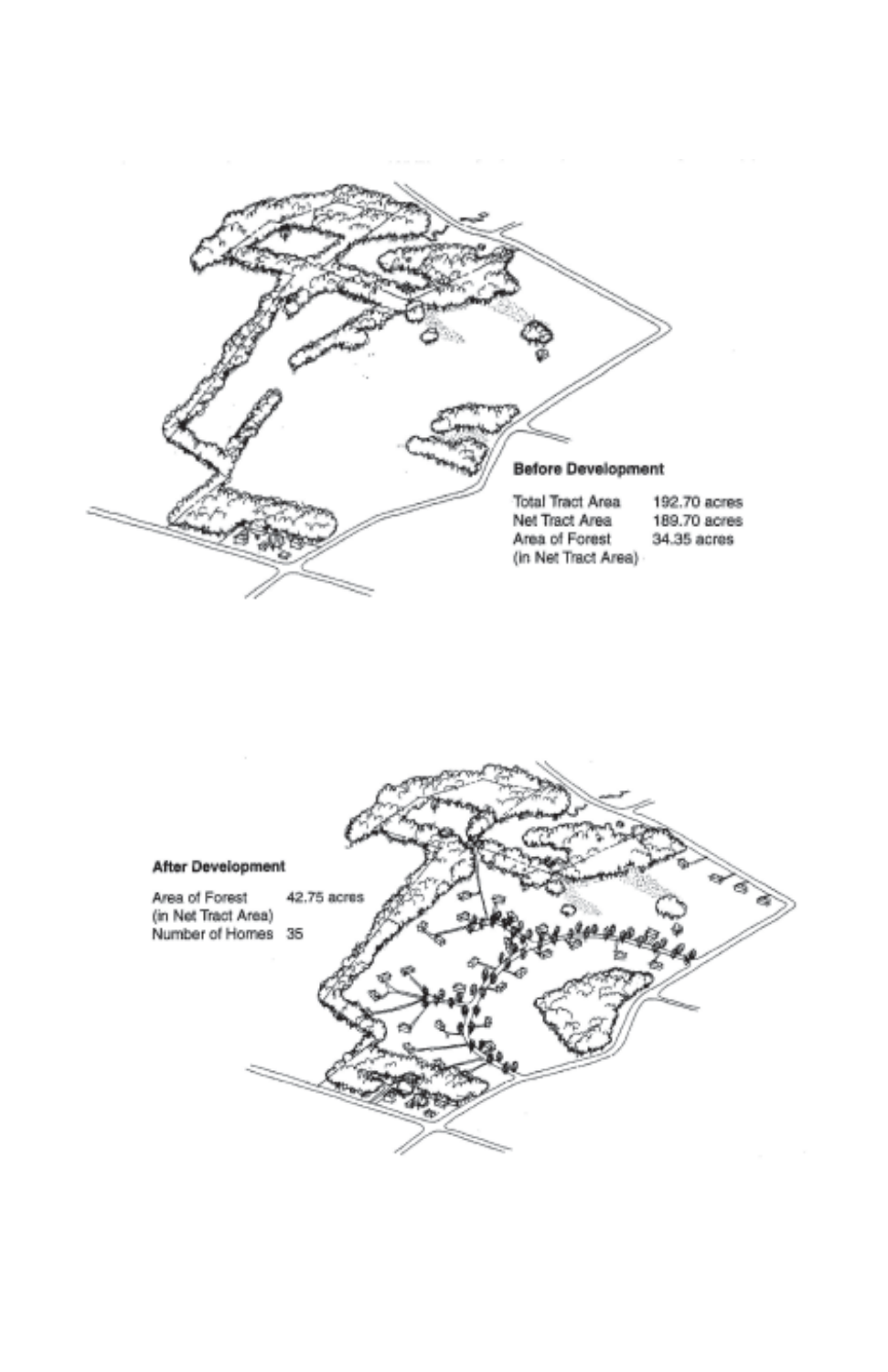### *Why is there a Maryland Forest Conservation Act?*

During the Eighties, a population increase in the State of Maryland led to the conversion of large tracts of agricultural and forest land to subdivision and commercial areas. In response to the intense development pressure on the environment, the State adopted two laws: the Chesapeake Bay Critical Area Law in 1984 to protect the Chesapeake Bay and its tributaries and the Nontidal Wetlands Law in 1990 to protect the state's wetlands. With public recognition and political support of the need to stem the loss of forest in the State, the Forest Conservation Act was adopted in 1991.

The Maryland Forest Conservation Act (Natural Resources Article 5- 1601–1612, Annotated Code of Maryland) objectives are to:

- minimize the loss of forest land from development
- ensure that priority areas for forest retention and forest planting are identified and protected prior to development.

The Forest Conservation Act, which establishes standards for local authorities to enforce during development, is a means to protect not only forest and trees in developing areas but also any sensitive areas identified during the local planning or comprehensive land use plan adoption process. Standards established in the Act for identification, retention and replanting include those areas designated as sensitive areas under the Growth Management, Resource Protection and Planning Act of 1992. Sensitive areas include nontidal floodplains, streams and their buffers, steep slopes and critical habitats. Identification and mapping of these areas is part of the Forest Stand Delineation. Protection of these areas occurs through the establishment of long term protection agreements as part of the local approval of Forest Conservation Plans.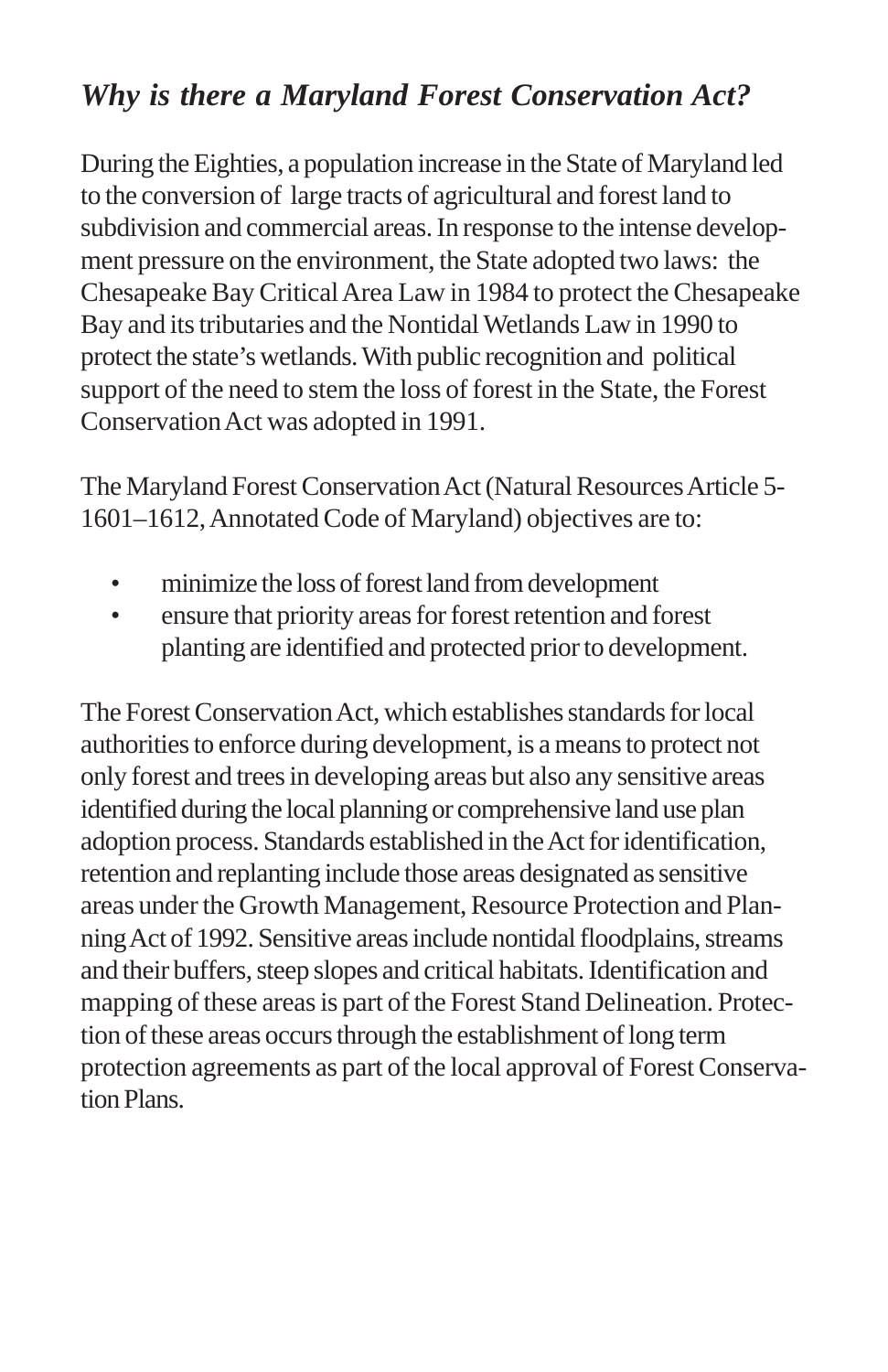Successful forest conservation planning requires collaboration between professional foresters, planners, landscape architects, engineers, surveyors and developers, as well as two-way communication between applicants and plan approval authorities.

### *When does it apply?*

Any activity requiring an application for a subdivision, grading permit or sediment control permit on areas 40,000 square feet or greater is subject to the Forest Conservation Act and will require a Forest Conservation Plan.

#### *What is required?*

#### The **Forest Stand Delineation**

identifies the existing forest cover and environmental features on the proposed development site. It is submitted at the initial stages of subdivision or project plan approval, before a grading permit application, or before a sediment control application is submitted. It is a snapshot, a 3-D narrative, that Notes captures the project area from the ground plan up through the forest cover. When the Forest Stand Delineation is complete



and approved, the information it provides can then be used to prepare the Forest Conservation Plan.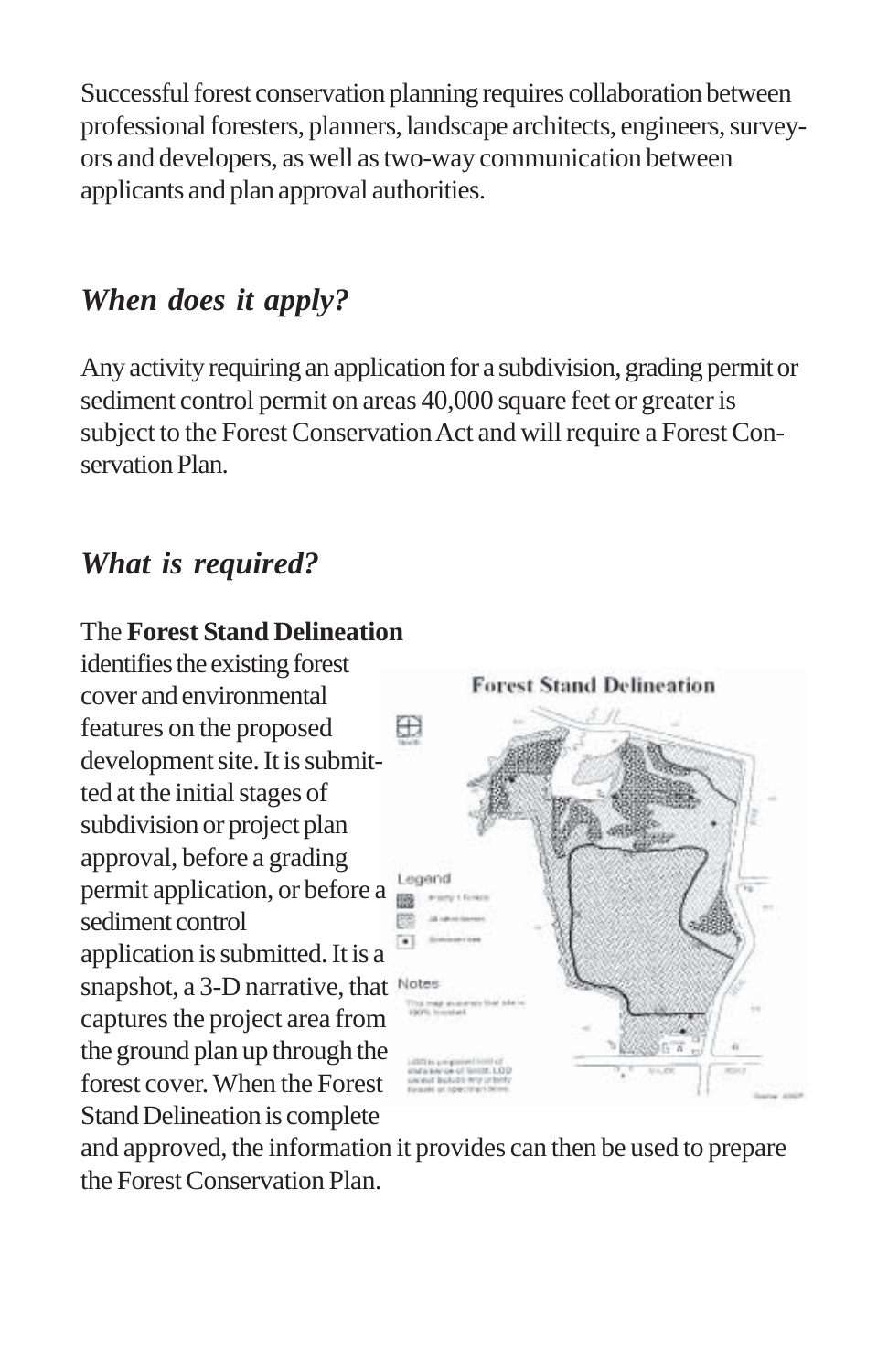The **Forest Conservation Plan** indicates the limits of disturbance for the proposed project and how existing forested and sensitive areas will be protected during and after development. It is similar to a sediment and erosion control plan which indicates how sediment will be retained onsite. The submittal components include tree protection specifications, mitigation planting plan, maintenance agreement and the long term protection agreement to be placed on the retained forest and mitigation areas. This plan is part of the site plan and construction bid document



package. A Forest Conservation Plan shall be submitted with the final subdivision or project plan, or application for a grading or sediment control permit.

There are exceptions to the Act. The applicability of the exceptions is determined by the local program or state program staff.

### *Who can do this work?*

Forest Stand Delineations and Forest Conservation Plans must be prepared by a Maryland licensed forester, Maryland licensed landscape architect, or other qualified professionals. Qualified Professionals are required to have a natural resources background, have attended a course and are approved by the Department of Natural Resources.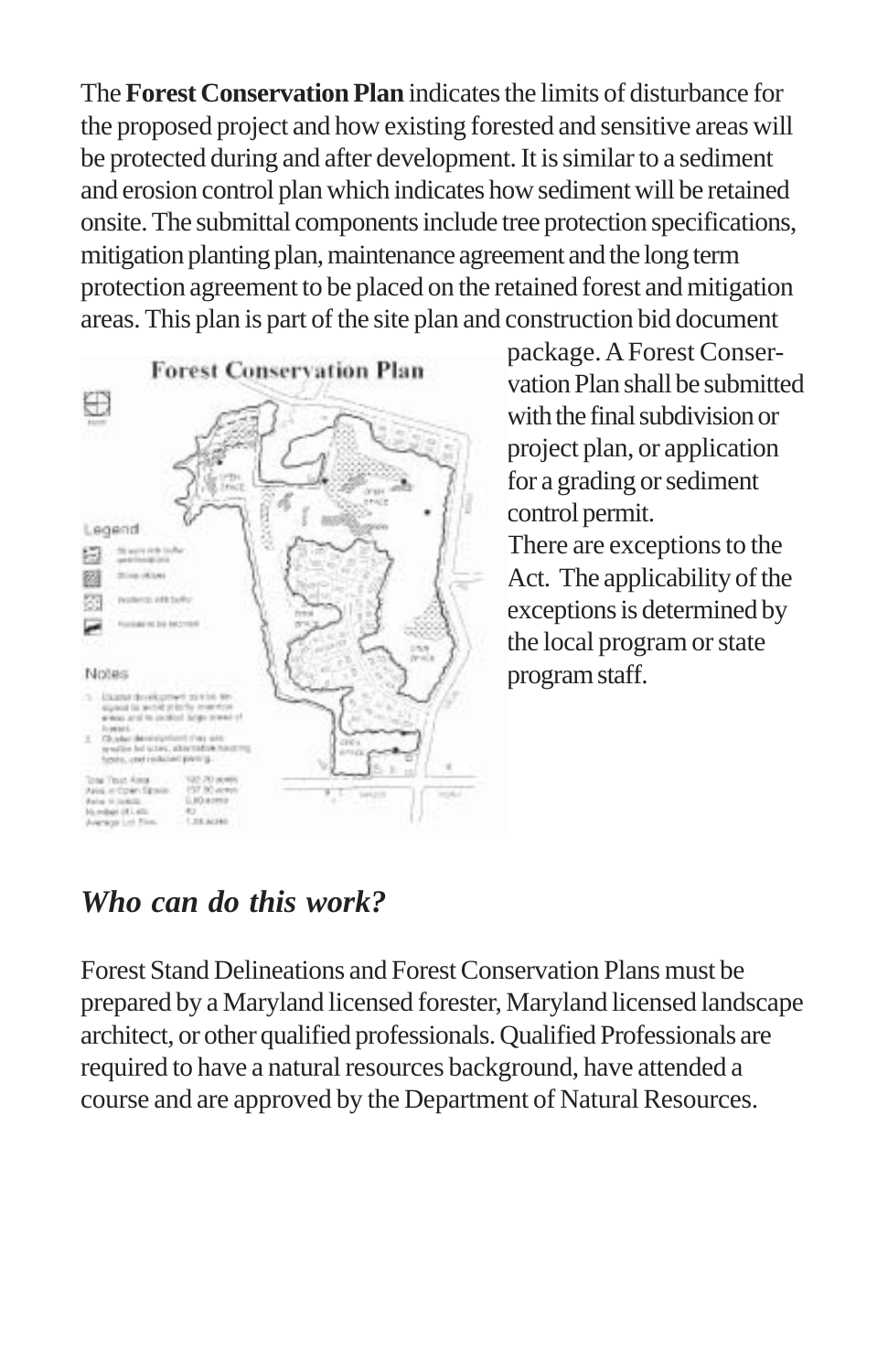### **5 Year Review - Forest Conservation Act's Impact on Forest Cover Statewide**

Since July of 1993, the Department of Natural Resources Forest Service (DNR FS) has received annual reports from local governments that contain data on the implementation of their locally adopted forest conservation programs. The data submitted includes: number, location, and types of projects; amount of acres cleared, conserved, and planted in connection with development projects; the amount of reforestation and afforestation fees and penalties collected and expended; and the costs of implementing the local program. The DNR FS has compiled the information for the time period of January 1993 through June 1997 into a five year summary of forest conservation activities statewide. The data analyzed focused on the amount of:

- 1) existing forest onsite prior to development
- 2) existing forest retained onsite after development
- 3) proposed mitigation onsite after development
- 4) forest placed under long-term protection

The Report found that:

- Statewide, 22,508 acres of forest were retained, 12,210 acres were cleared and 4,314 acres were planted.
- All Forest Conservation Programs, on average, retained 65% of existing forest on development sites and cleared 35%. County programs accounted for 93% of forest areas under review statewide.
- County Forest Conservation Programs, on average, retained 65% (20,933 acres) of existing forest on development sites and cleared 35% (11,279 acres). Of the 35% cleared, 14% (2,132.5 acres) were replaced by onsite reforestation planting.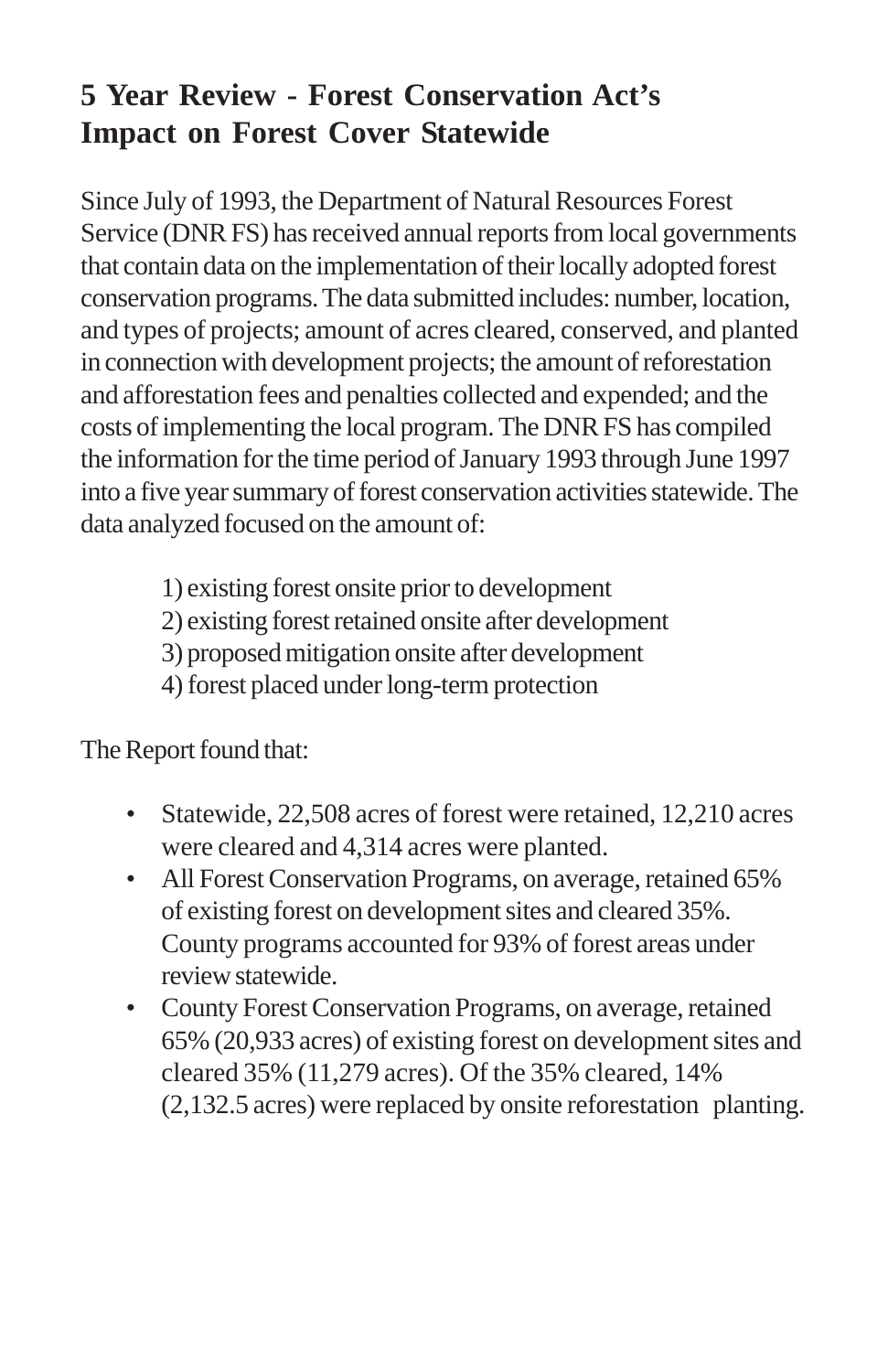

- Total amount of retained and planted forest placed under longterm protection through County Forest Conservation Programs is 26,822 acres.
- Municipal Forest Conservation Programs, in total, have retained 412 acres of existing forest, cleared 289 acres and planted 180 acres.

| <b>Five Year Summary of Forest</b> |  |
|------------------------------------|--|
| <b>Acreage Under Review</b>        |  |

|                                                                                                              |              |          |                | All Programs |
|--------------------------------------------------------------------------------------------------------------|--------------|----------|----------------|--------------|
|                                                                                                              | <b>State</b> | Counties | Municipalities | Statewide    |
| Existing                                                                                                     | 1,975        | 33,722   | 700            | 36,397       |
| Retained                                                                                                     | 1,163        | 20,933   | 412            | 22,508       |
| Cleared                                                                                                      | 642          | 11,279   | 289            | 12,210       |
| Planted                                                                                                      | 325          | 3,808    | 180            | 4,313        |
|                                                                                                              |              |          |                |              |
| Forest Cover Estimate*<br>2,597,260 ac                                                                       |              |          |                |              |
| % Land Area                                                                                                  |              | 41.6     |                |              |
|                                                                                                              |              |          |                |              |
| *Retention implies long term protection (LTP); additional onsite retention may have<br>occurred without LTP. |              |          |                |              |
| *Maryland Forest Resources inventory 1994-1995                                                               |              |          |                |              |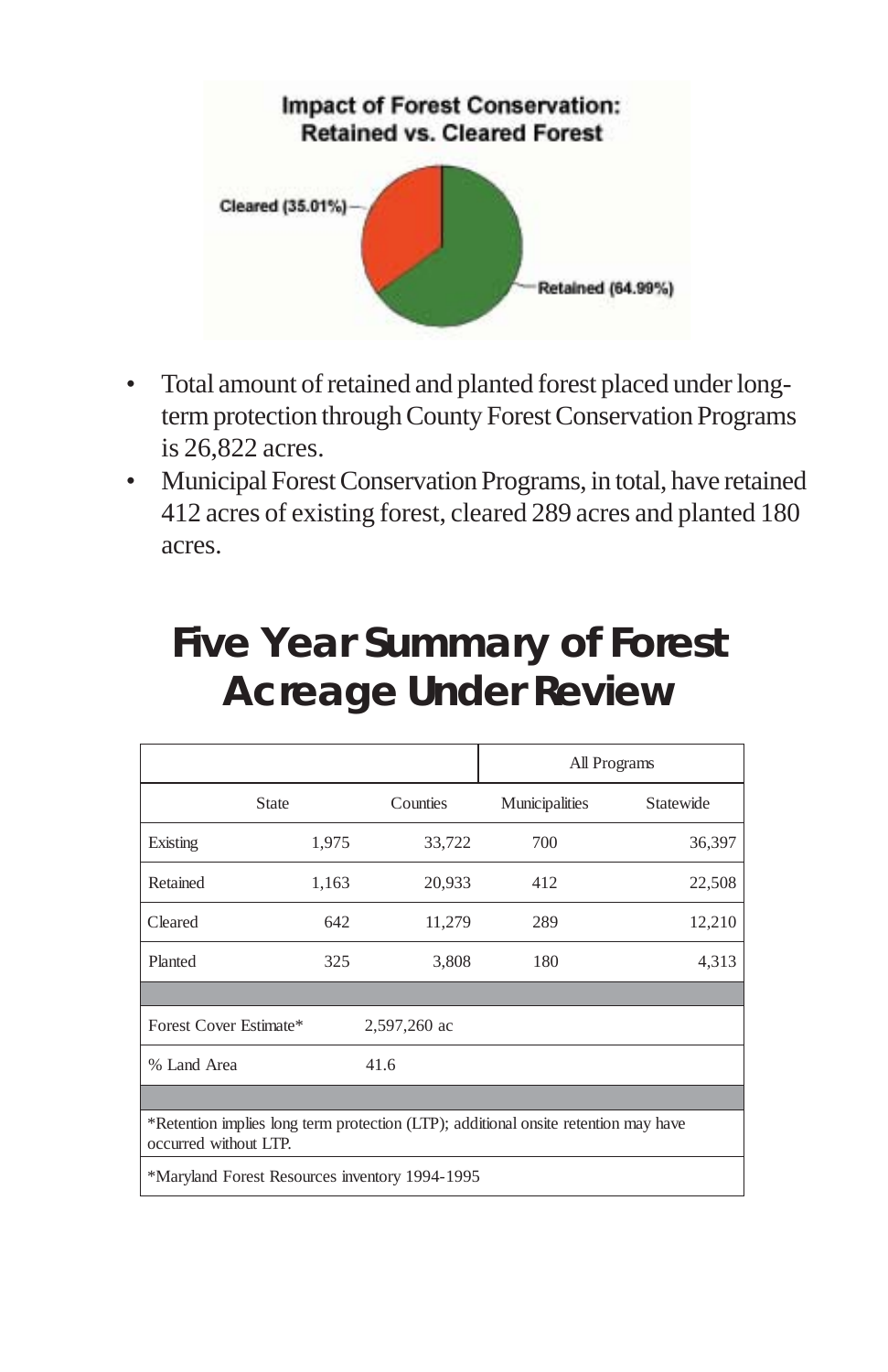

Acres of Existing Forest Under Review by County Forest Conservation Programs 1992-1997

Majority of forest area under development review occurred within the Route 301/Baltimore-Washington Corridor.

| $C$ 52% occurred in 3 counties: |               |
|---------------------------------|---------------|
| <b>Montgomery County</b>        | 3,776 acres   |
| Prince George's County          | $6,856$ acres |
| <b>Charles County</b>           | $4,672$ acres |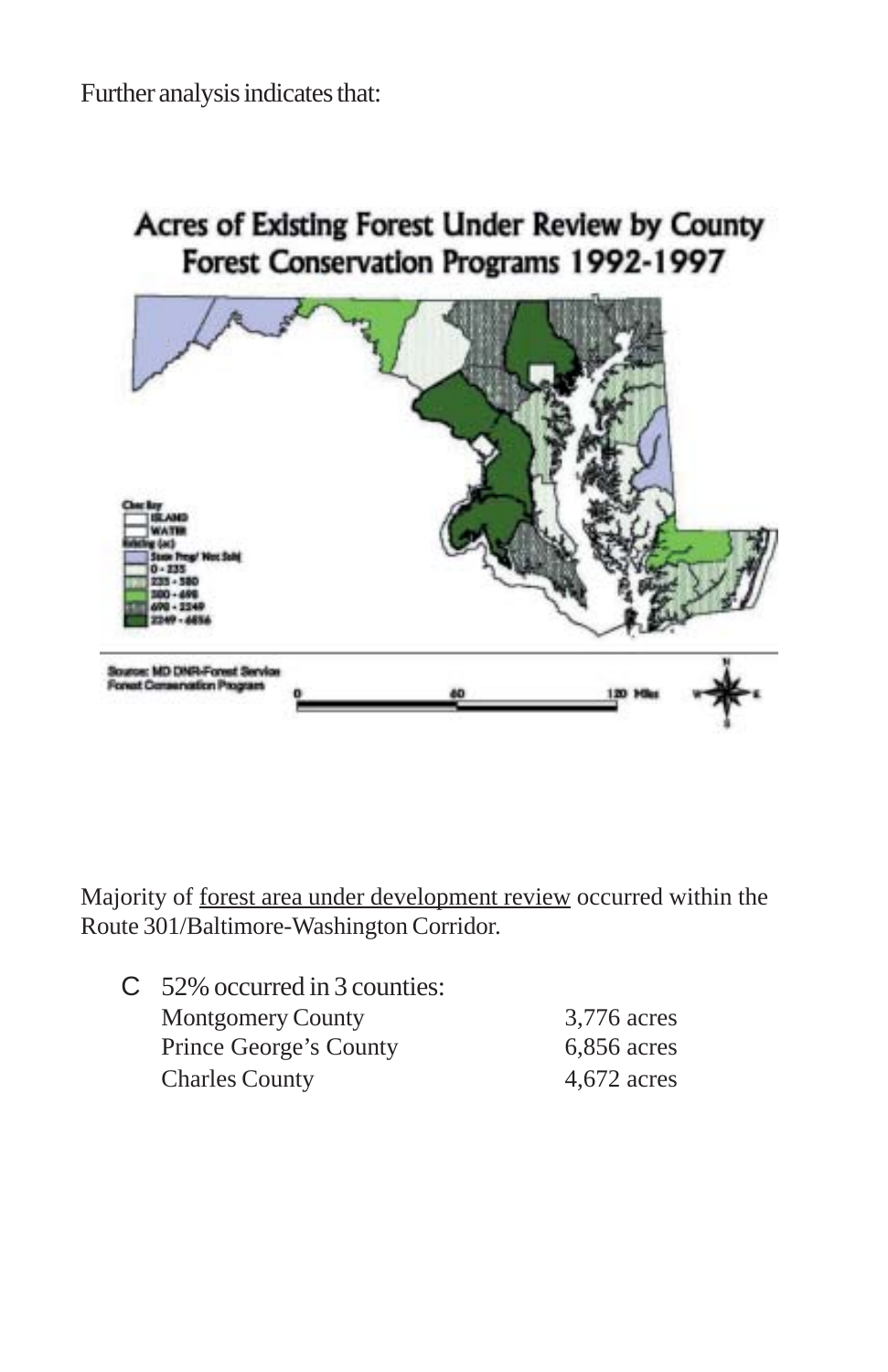### Acres of Forest Clearing Approved Under County Forest Conservation Programs 1992-1997



Majority of development-related clearing in Maryland occurred within the Route 301 / Baltimore-Washington Corridor.

| $\bullet$ | 55% occurred within the same three counties: |               |
|-----------|----------------------------------------------|---------------|
|           | <b>Montgomery County</b>                     | $1,253$ acres |
|           | Prince George's County                       | 2,197 acres   |
|           | <b>Charles County</b>                        | 2,705 acres   |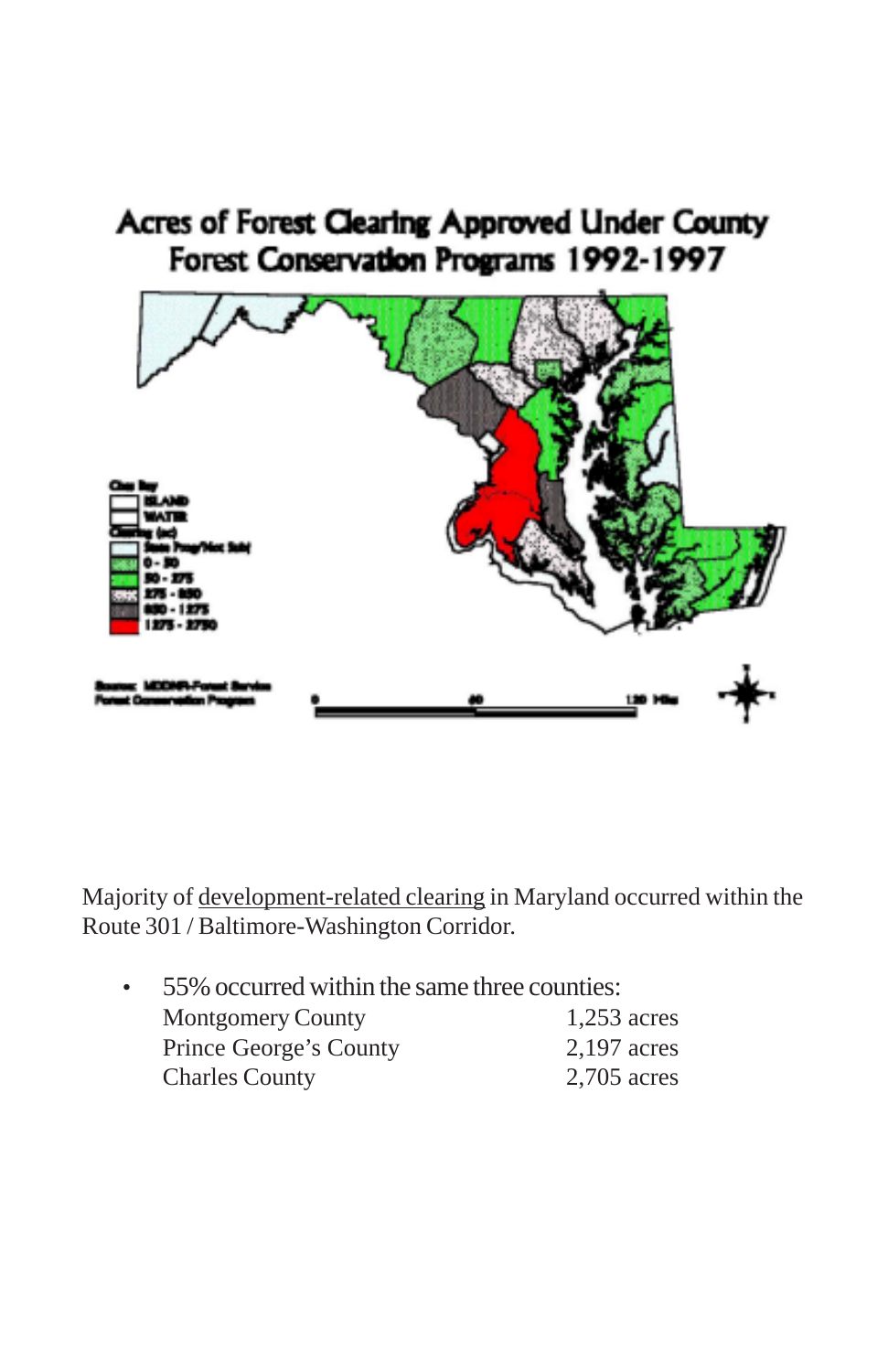#### Acres of Forest Retained Under County Forest Conservation Programs 1992-1997



#### Acres of Forest Planted Under County Forest Conservation Programs 1992-1997

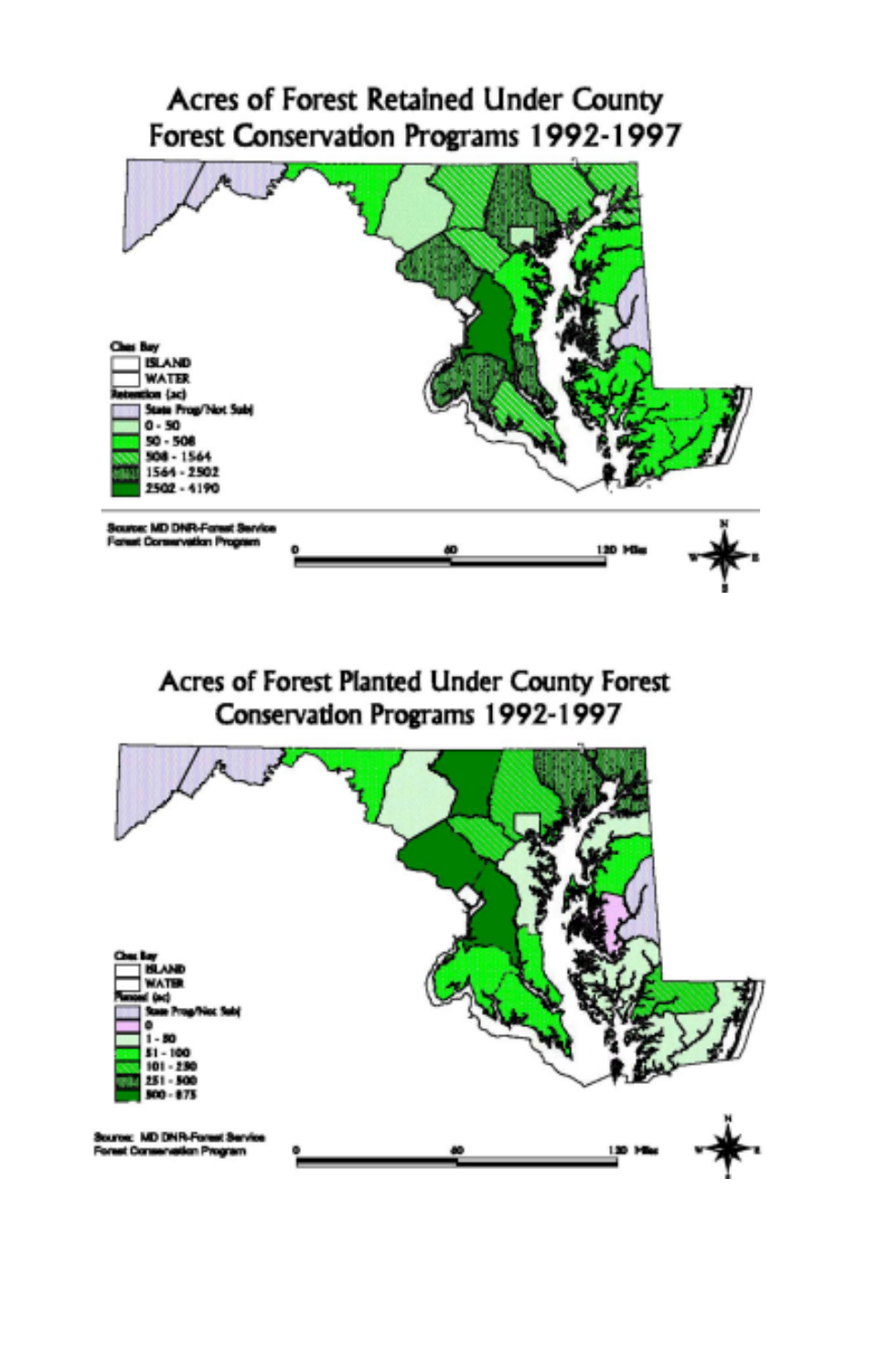Majority of forest retention and planting also occurred within the same geographic area and three counties.

| • 43% of retention and 56% of planting statewide: |                      |                   |
|---------------------------------------------------|----------------------|-------------------|
| <b>Montgomery County</b>                          | 2,502 acres retained | 874 acres planted |
| Prince George's County                            | 4,190 acres retained | 632 acres planted |
| <b>Charles County</b>                             | 2,279 acres retained | 77 acres planted  |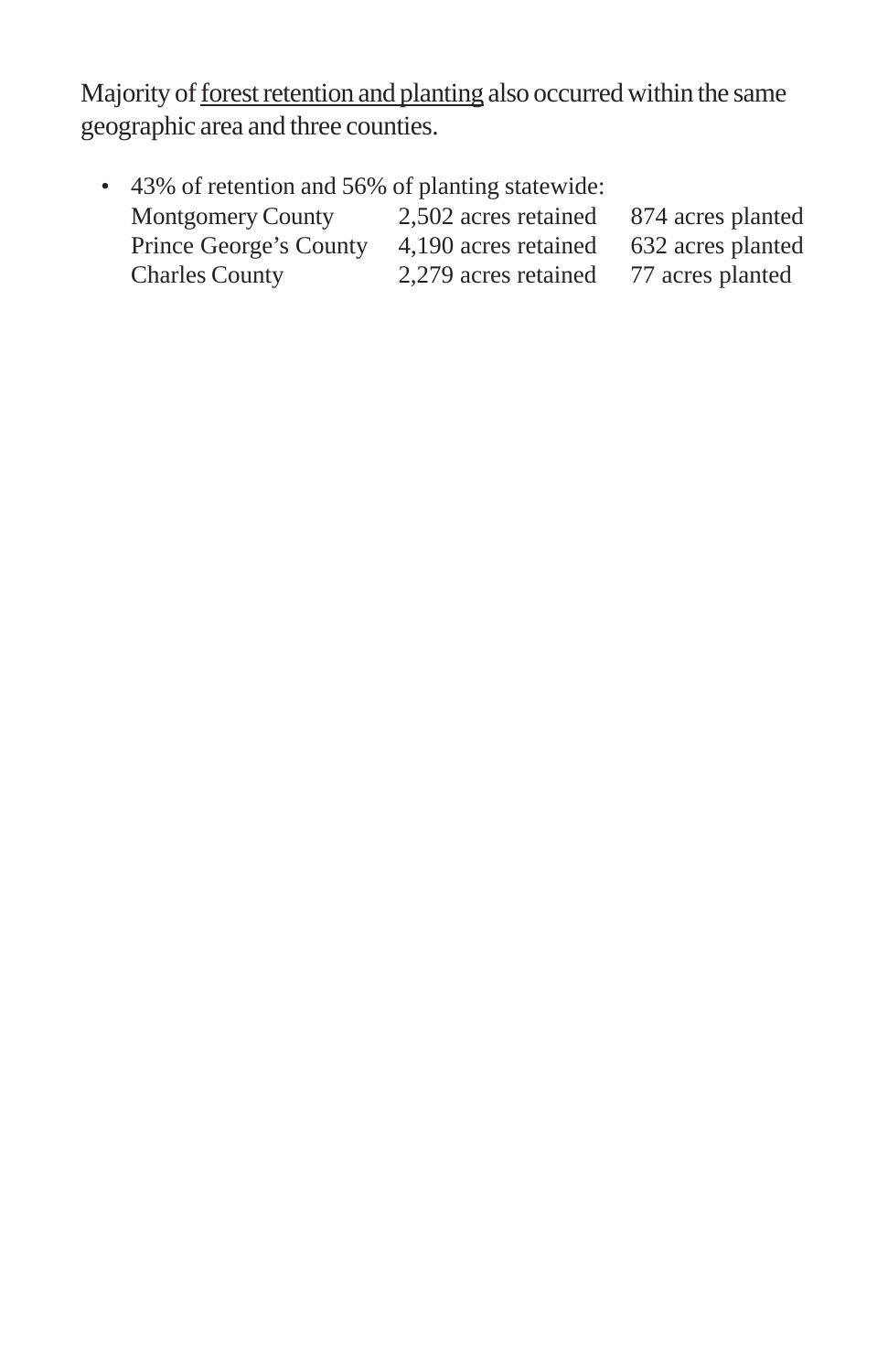### Statewide Comparison by Region

A comparison of the forest conservation programs in the four DNR FS regions indicates that Southern Region counties retained 60% of existing forest and at the same time cleared the highest amount of forest (6,888 acres) associated with land development activities. The Central Region planted more forest (2,500 acres) while Western Region had the highest ratio of planting to clearing (0.9:1). The following is a breakdown of the results on a regional basis.



#### **Central Region** (Baltimore, Carroll, Cecil, Harford, Howard and Montgomery Counties)

Baltimore County (total forest coverage: 125,149 acres; 33% of land area) Existing forest 3,361 acres Retained forest 2,305 acres Cleared 845 acres Planted 239 acres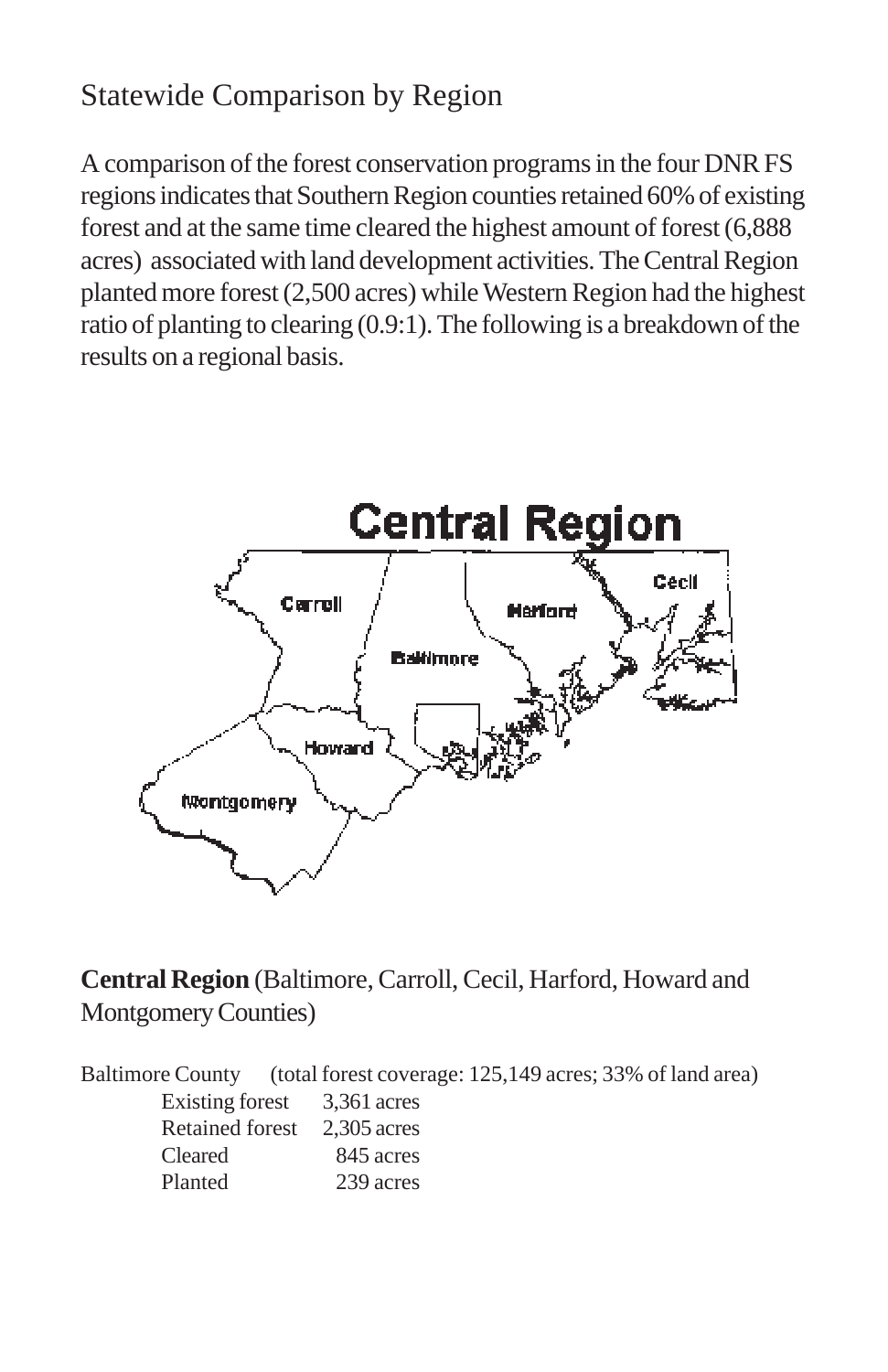| <b>Planted</b>              | 874 acres                   |                                                                                  |
|-----------------------------|-----------------------------|----------------------------------------------------------------------------------|
| <b>Cleared</b>              | $1,253$ acres               |                                                                                  |
|                             | Retained forest 2,502 acres |                                                                                  |
|                             | Existing forest 3,776 acres |                                                                                  |
|                             |                             | <b>Montgomery County</b> (total forest coverage: 92,260 acres; 29% of land area) |
| Planted                     | 234 acres                   |                                                                                  |
| Cleared                     | 621 acres                   |                                                                                  |
|                             | Retained forest 823 acres   |                                                                                  |
|                             | Existing forest 1,492 acres |                                                                                  |
|                             |                             | Howard County (total forest coverage: 52,500 acres; 33% of land area)            |
| Planted 269 acres           |                             |                                                                                  |
| Cleared                     | 502 acres                   |                                                                                  |
| Retained forest 893 acres   |                             |                                                                                  |
| Existing forest 1,418 acres |                             |                                                                                  |
|                             |                             | Harford County (total forest coverage: 107,159 acres; 38% of land area)          |
| Planted 259 acres           |                             |                                                                                  |
| Cleared 214 acres           |                             |                                                                                  |
| Retained forest 829 acres   |                             |                                                                                  |
| Existing forest 1,521 acres |                             |                                                                                  |
|                             |                             | Cecil County (total forest coverage: 89,577 acres; 40% of land area)             |
| Planted 642 acres           |                             |                                                                                  |
| Cleared 236 acres           |                             |                                                                                  |
| Retained forest 962 acres   |                             |                                                                                  |
| Existing forest 1,243 acres |                             |                                                                                  |
|                             |                             | Carroll County (total forest coverage: 71,931 acres; 25% of land area)           |
|                             |                             |                                                                                  |

\*\* Bold indicates the most activity in the region.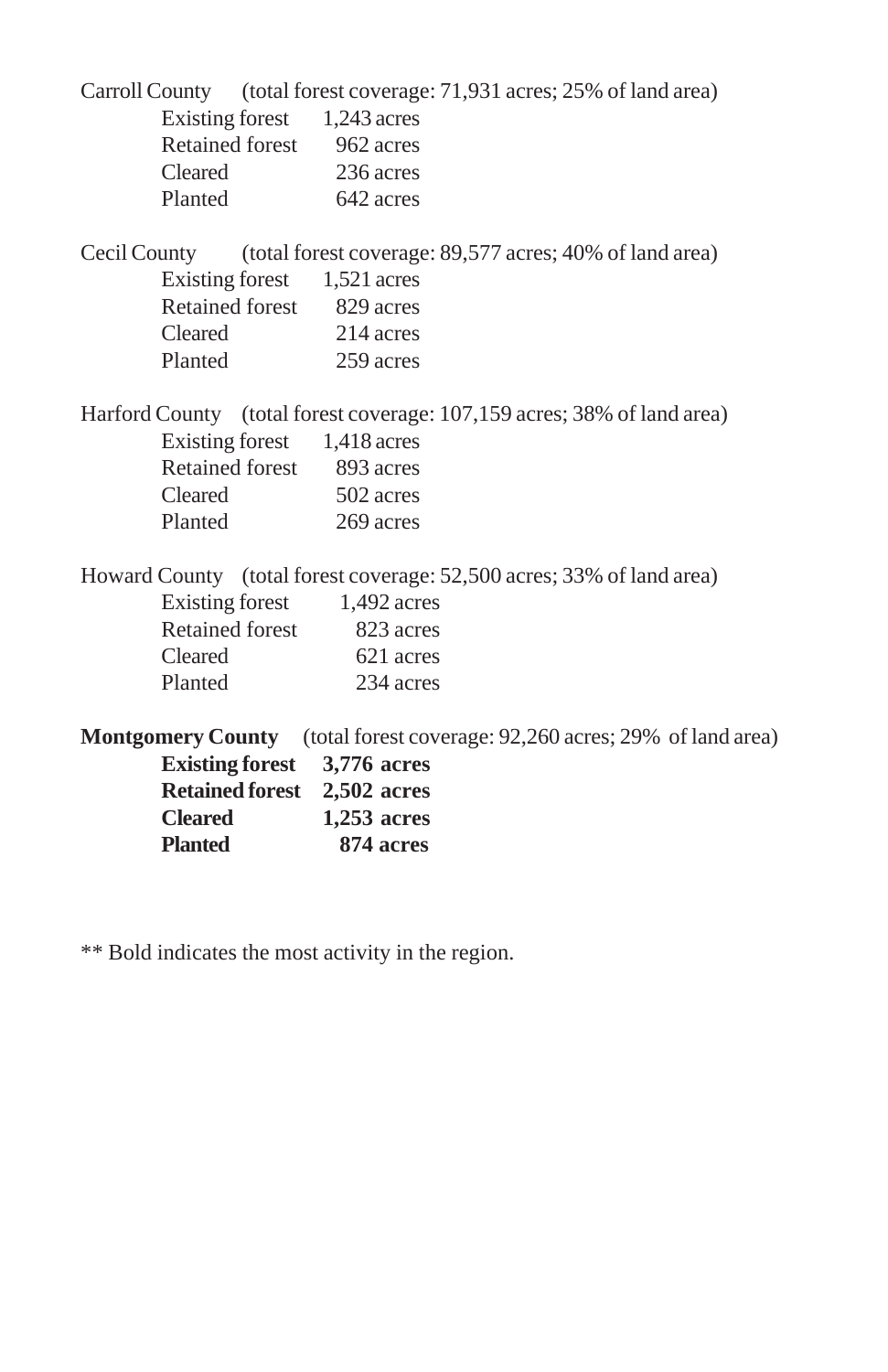

**Eastern Region** (Dorchester, Kent, Queen Anne's, Somerset, Talbot, Wicomico and Worcester Counties)

Dorchester County (total forest coverage: 125,235 acres; 35% of land area)

| Existing forest | 86 acres |
|-----------------|----------|
| Retained forest | 77 acres |
| Cleared         | 4 acres  |
| Planted         | 21 acres |

Kent County (total forest coverage: 41,800 acres; 23% of land area) Existing forest 236 acres Retained forest 219 acres Cleared 6 acres Planted 39 acres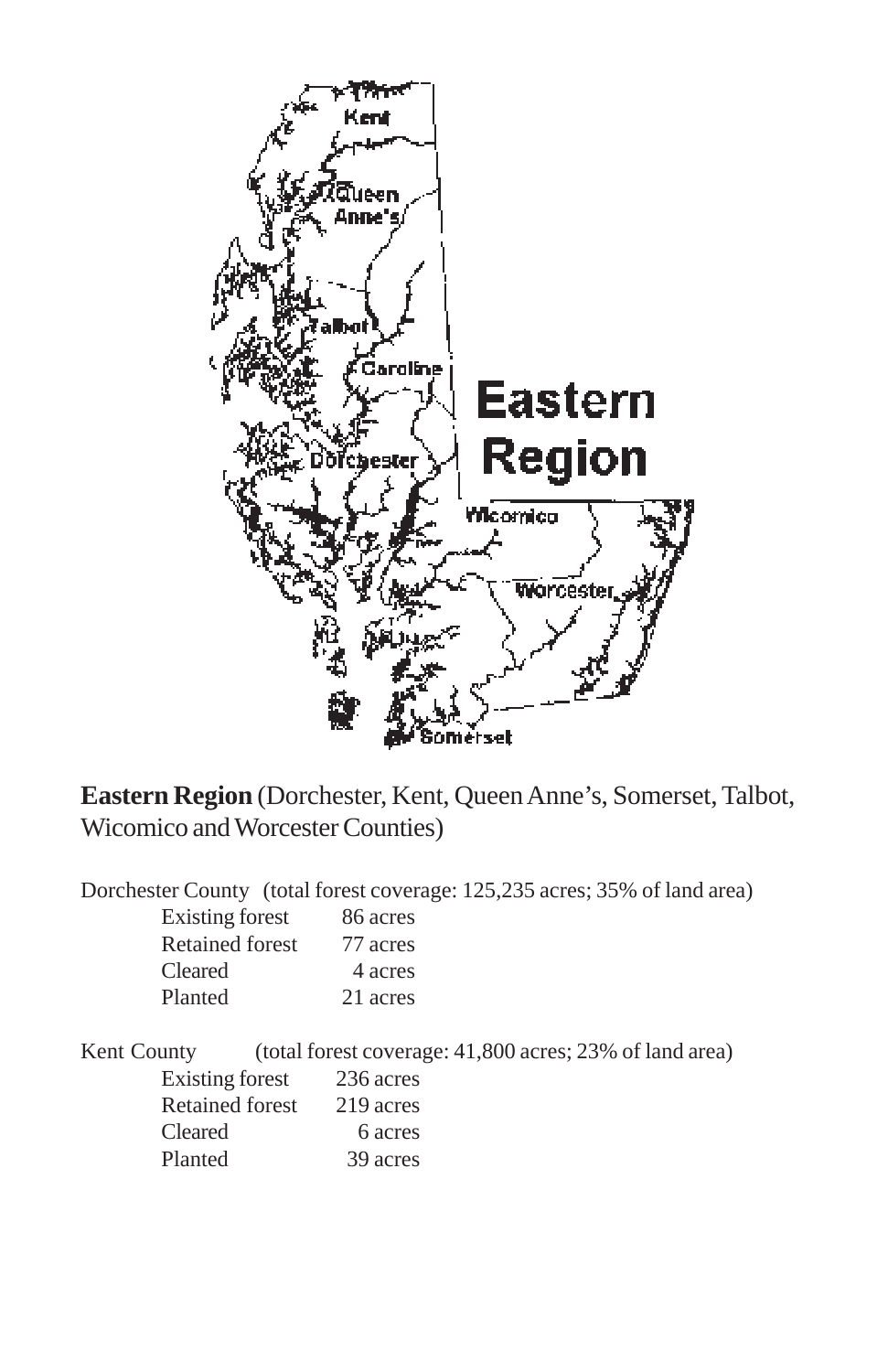|                      |                 |                           | Queen Anne's County (total forest coverage: 60,812 acres; 26% of land area)    |
|----------------------|-----------------|---------------------------|--------------------------------------------------------------------------------|
|                      |                 | Existing forest 513 acres |                                                                                |
|                      |                 | Retained forest 460 acres |                                                                                |
| Cleared              |                 | 64 acres                  |                                                                                |
| Planted              |                 | 80 acres                  |                                                                                |
|                      |                 |                           | <b>Somerset County</b> (total forest coverage: 88,148 acres; 43% of land area) |
|                      |                 | Existing forest 236 acres |                                                                                |
|                      |                 | Retained forest 187 acres |                                                                                |
| Cleared              |                 | 49 acres                  |                                                                                |
| Planted              |                 | 1 acres                   |                                                                                |
| <b>Talbot County</b> |                 |                           | (total forest coverage: 42,670 acres; 25% of land area)                        |
|                      | Existing forest | 6 acres                   |                                                                                |
|                      |                 | Retained forest 2 acres   |                                                                                |
| Cleared              |                 | 4 acres                   |                                                                                |
| Planted              |                 | 0 acres                   |                                                                                |
|                      |                 |                           | Wicomico County (total forest coverage: 111,940 acres; 47% of land area)       |
|                      |                 | Existing forest 698 acres |                                                                                |
|                      |                 | Retained forest 360 acres |                                                                                |
| Cleared              |                 | 263 acres                 |                                                                                |
|                      |                 | Planted 105 acres         |                                                                                |
|                      |                 |                           | Worcester County (total forest coverage: 159,716 acres; 53% of land area)      |
|                      |                 | Existing forest 577 acres |                                                                                |
|                      |                 | Retained forest 363 acres |                                                                                |
| Cleared              |                 | 213 acres                 |                                                                                |

This analysis of Eastern Region local county programs is not completely comparable among counties due to some counties not adopting forest conservation programs in 1993. Those that did not adopt programs had their land development activities reviewed under the state forest conservation program and are reported with the state program analysis.

\*\* Bold indicates the most activity in the region.

Planted 31 acres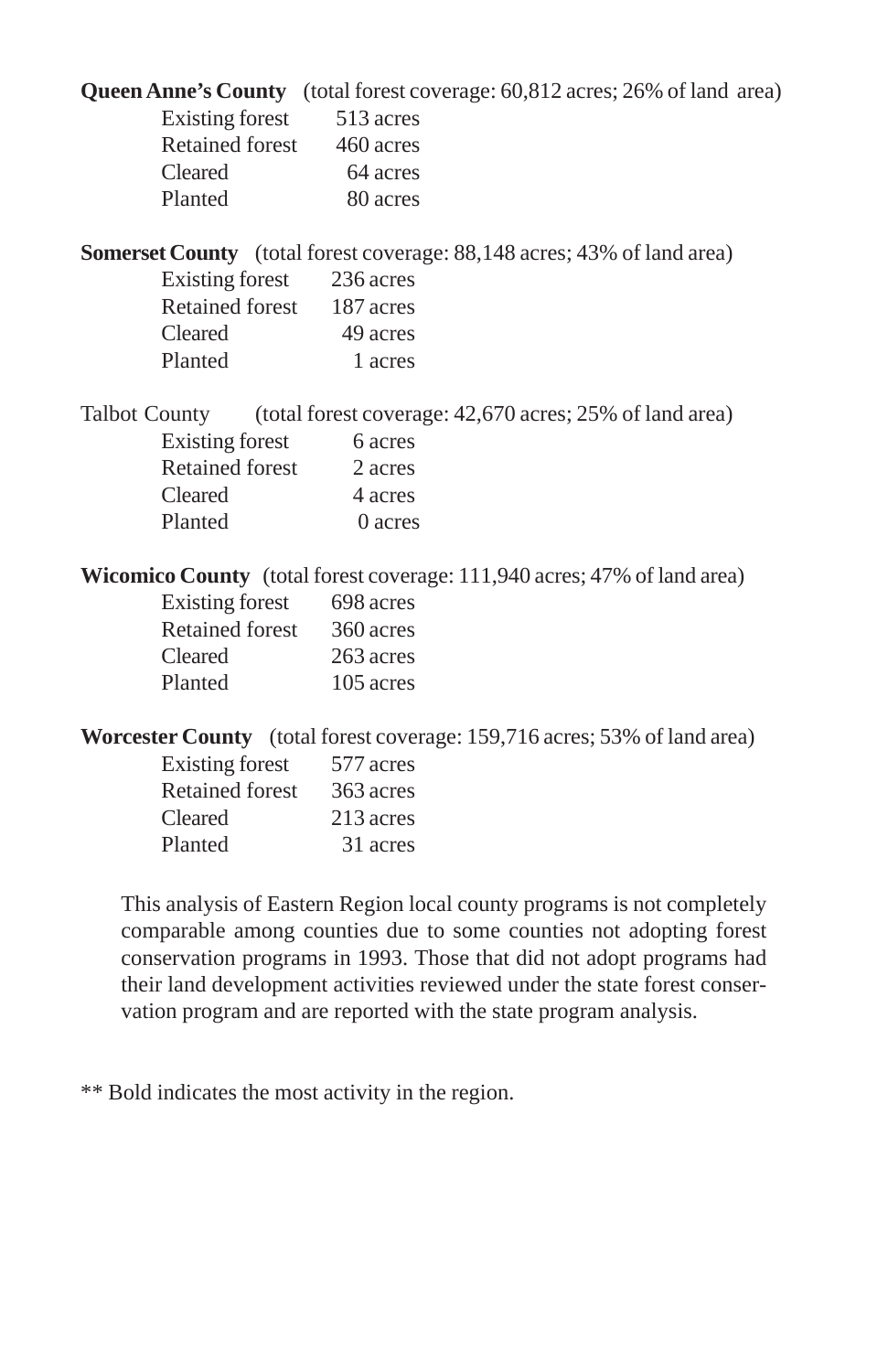

**Southern Region** (Anne Arundel, Calvert, Charles, Prince George's and St. Mary's Counties)

Anne Arundel County (total forest coverage: 113,391 acres; 43% of land area) Existing forest 580 acres Retained forest 308 acres Cleared 272 acres Planted 48 acres

Calvert County (total forest coverage: 77,623 acres; 57% of land area) Existing forest 3,108 acres Retained forest 1,916 acres Cleared 1,192 acres Planted 70 acres

**Charles County** (total forest coverage: 178,099acres; 61% of land area)

| Existing forest        | $4,672$ acres |
|------------------------|---------------|
| <b>Retained forest</b> | $2.279$ acres |
| <b>Cleared</b>         | 2,705 acres   |
| Planted                | 77 acres      |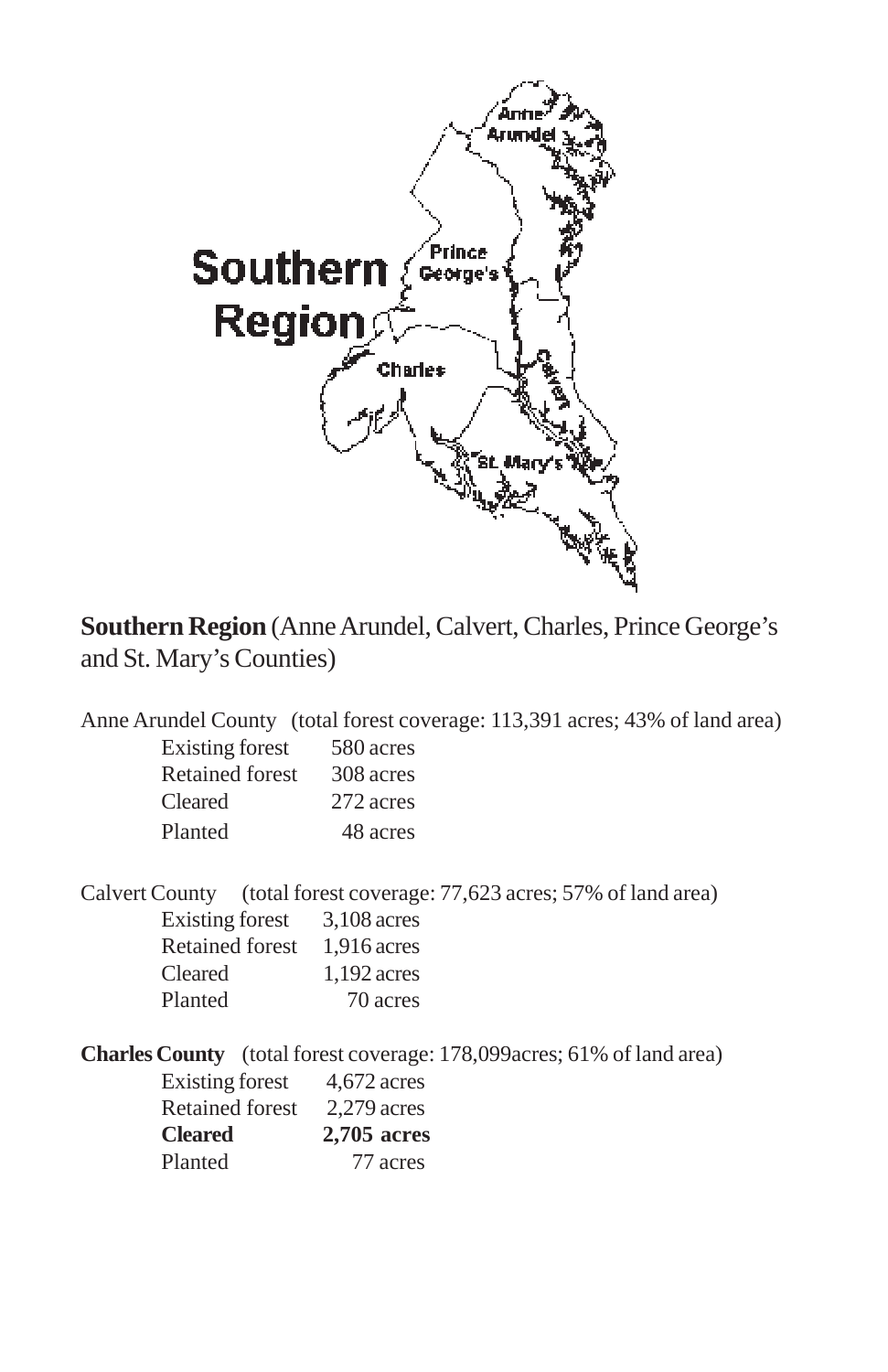**Prince George's County** (total forest coverage: 129,119 acres; 42% of land area) **Existing forest 6,856 acres Retained forest 4,190 acres** Cleared 2,197 acres **Planted 632 acres**

St. Mary's County (total forest coverage: 123,940 acres; 54% of land area)

| Existing forest        | $2.249$ acres |
|------------------------|---------------|
| <b>Retained forest</b> | 1,564 acres   |
| Cleared                | 522 acres     |
| Planted                | 70 acres      |



#### **Western Region** (Allegany, Frederick, Garrett and Washington Counties)

**Frederick County** (total forest coverage: 135, 577 acres; 32% of land area)

| <b>Existing forest</b> | 28 acres |
|------------------------|----------|
| <b>Retained forest</b> | 46 acres |
| <b>Cleared</b>         | 2 acres  |
| <b>Planted</b>         | 4 acres  |

Washington County (total forest coverage: 108,962 acres; 37% of land area)

| Existing forest        | 660 acres |
|------------------------|-----------|
| <b>Retained forest</b> | 508 acres |
| Cleared                | 70 acres  |
| Planted                | 61 acres  |

\*Allegany and Garrett are exempt from the Forest Conservation Act because these counties have more than 200,000 acres of forest.

\*\* The total forest coverage data and percentage of land area in forest cover was obtained from the DNR Forest Resource Inventory1994-1995.

\*\*\* Bold indicates the most activity in the region.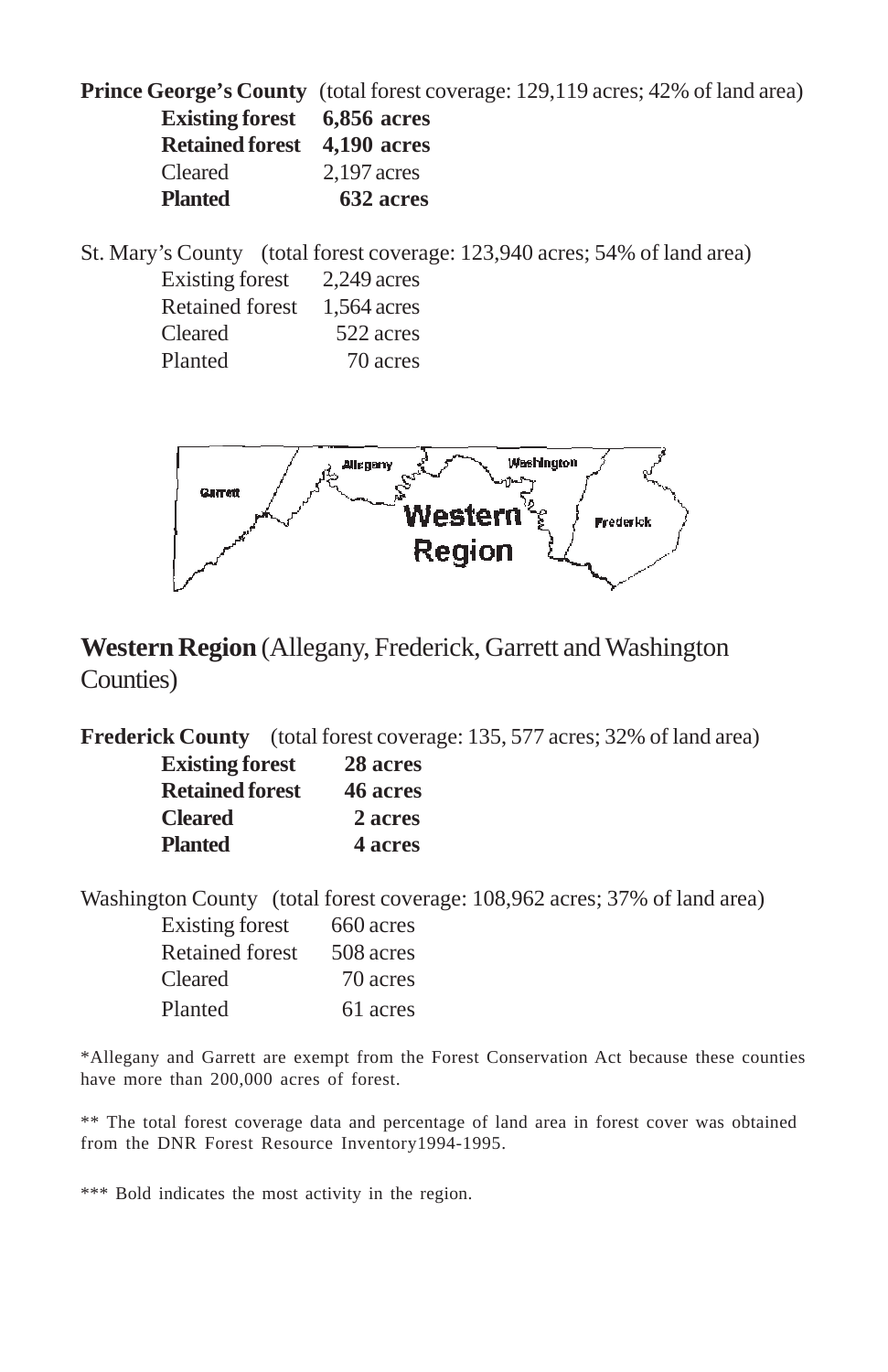The total area of forest statewide that has been placed under long term protection as a result of county review is 26,822 acres. This number includes estimates of protection made by our staff in the absence of reported values, and was derived from the sum of retained and planted acres. This area represents 1.64 % of the land in counties already protected from development by various means in five years compared to 2.00% of all Forest Conservation Programs' protected lands.

The total amount of protected forest conservation land can be broken down by region: Central Region counties protected 8,473 acres (42% of the total), Eastern Region protected 1,843 acres (9% of the total), Southern Region protected 9,212 acres (46% of the total) and Western Region protected 638 acres (3% of the total).



The DNR FS is responsible for ensuring that State-funded and State agency projects comply with the FCA through the review of their development projects.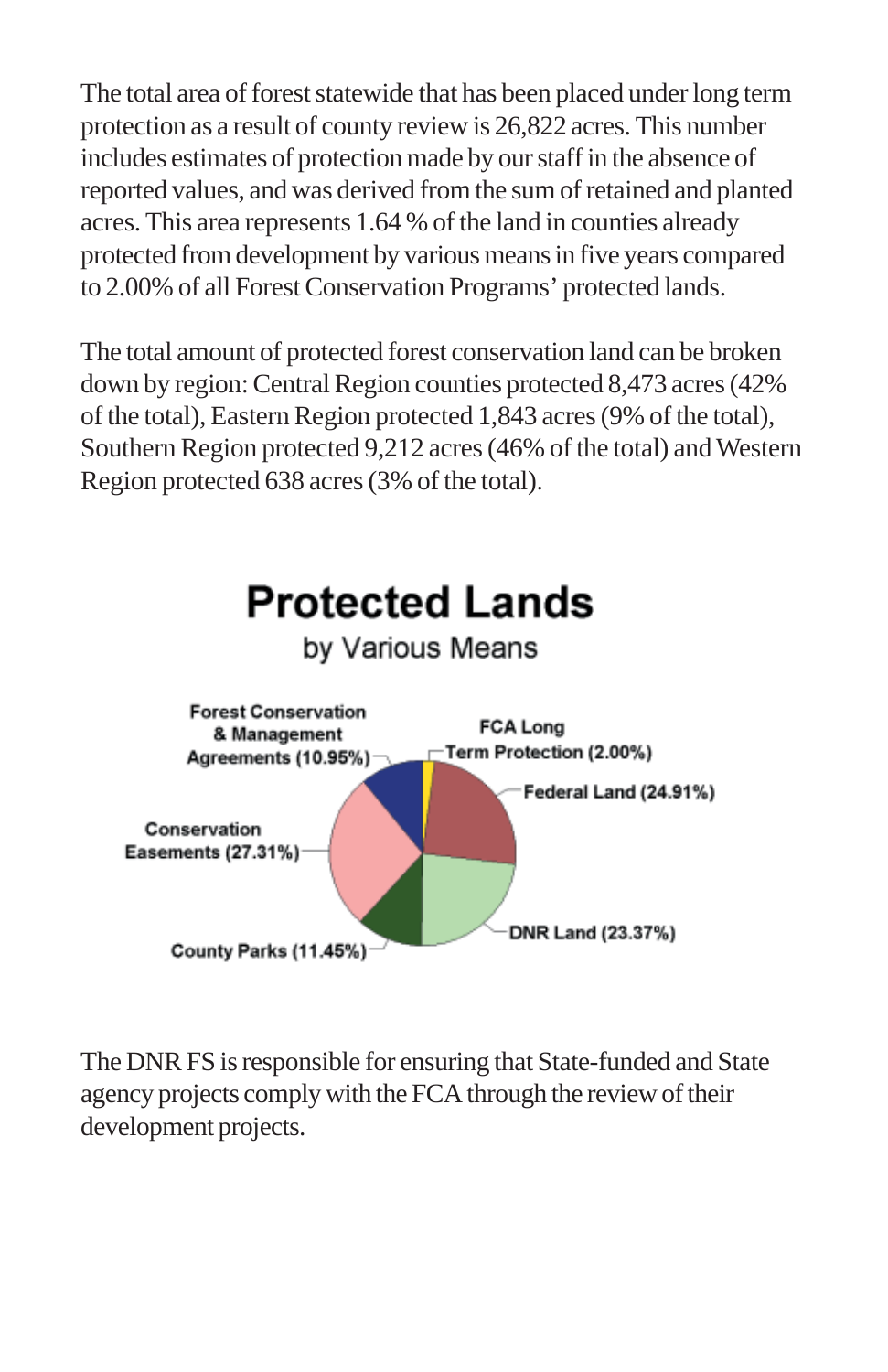- ! Analysis of the State program data indicates that:
	- 1,163 acres (68%) of existing forest was retained on development sites,
	- ! 642 acres cleared, and 325 acres planted on state reviewed projects.

Upon examination of the data, it is revealed that a majority of the projects occurred in the Eastern region, in particular Caroline County, due to the absence of a local forest conservation program. A comparison of Caroline County projects to all other state funded or state agency projects reveals that projects within the county have retained 79% of existing forest, cleared 21% of forest, and replanted 38% of forest through reforestation and afforestation mitigation that was required for the development activities.

#### *Summary*

During the time frame of this report, 36,397 acres of forest were reviewed for development purposes statewide. Without the Forest Conservation Act a majority of that forest may have been lost and little if any replanted. Because of the Forest Conservation Act, however, **22,508 acres of forest have been retained, and 4,313 acres of forest planted, while 12,210 acres of existing forest have been cleared.** In many instances, more forest has been retained than required by the law. Thus, through required and voluntary actions, **65% of existing forest on development sites have been retained and 35% cleared.** In the absence of the FCA legislation, a much smaller percentage of forest would have remained on site, and likely very little if any planted in association with development projects. The net result is that Maryland has retained more forest than it has lost to development, and thus maintained a key factor in the protection of the Chesapeake Bay.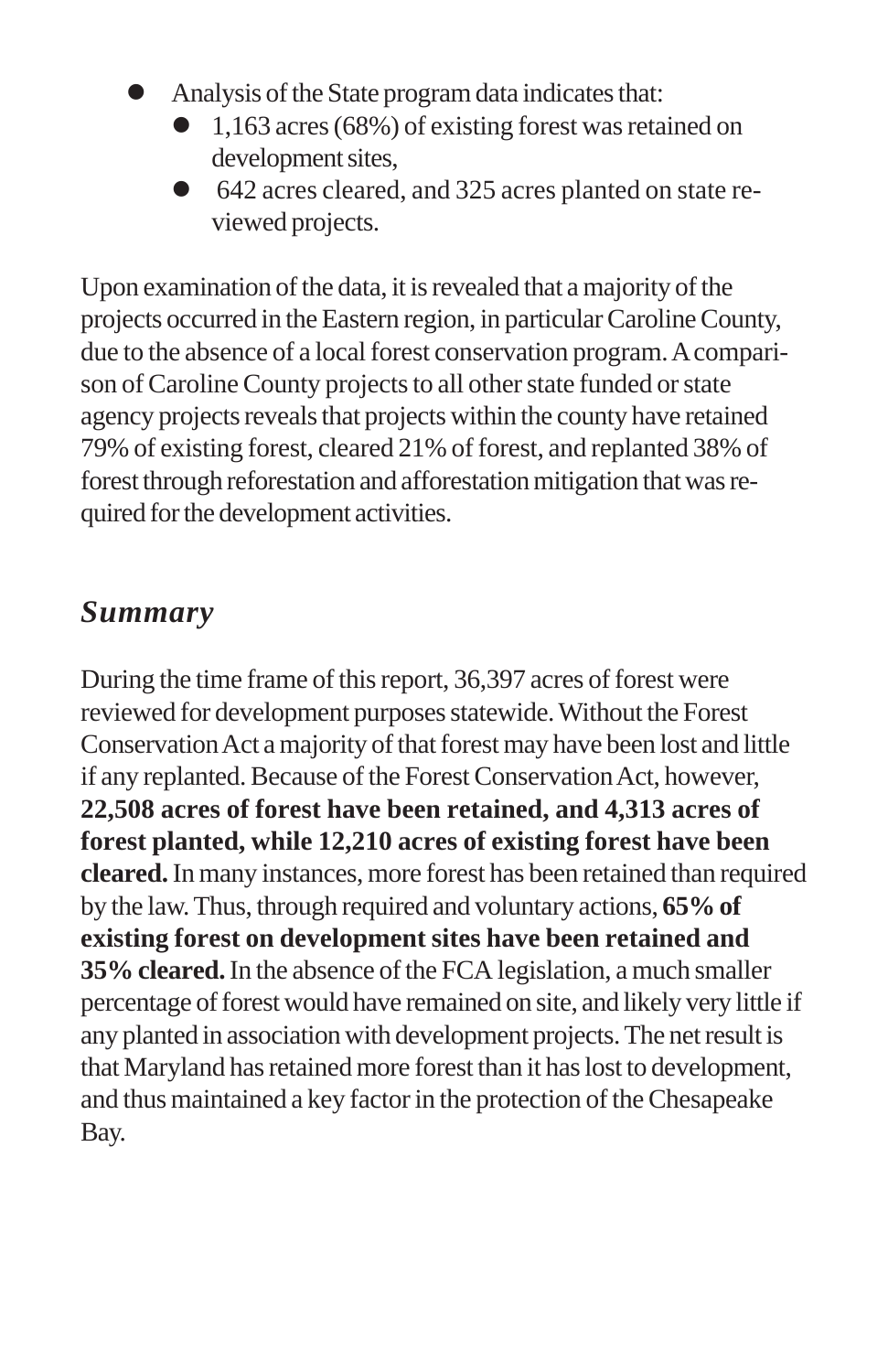The following jurisdictions in the state have planning and zoning authority. All these jurisdictions have a Forest Conservation Program or are part of the State's or county's program (see the key). The information for this report was obtained from these jurisdictions.

| Anne Arundel County     | <b>Charles County</b>   |
|-------------------------|-------------------------|
| Annapolis               | <b>Indian Head</b>      |
| <b>Baltimore City</b>   | LaPlata                 |
| <b>Baltimore County</b> | Dorchester County       |
| <b>Calvert County</b>   | <b>Brookevillej</b>     |
| Chesapeake Beach        | Cambridgej              |
| North Beach*            | Church Creekj           |
| Caroline Countyj        | East New Market ^       |
| Denton                  | Eldoradoj               |
| Federalsburgj           | Galestownj              |
| Goldsboroj              | Hurlockj                |
| Greensboroj             | Secretaryj              |
| Hendersonj              | Viennaj                 |
| Hillsboroj              | <b>Frederick County</b> |
| Marydelj                | <b>Frederick City</b>   |
| Prestonj                | <b>Brunswickj</b>       |
| Ridgelyj                | Burkittsvillej          |
| <b>Carroll County</b>   | Emmitsburg              |
| Hampstead ^             | New Market              |
| Manchester ^            | Middletown              |
| Mount Airey ^           | Myersvillej             |
| New Windsor ^           | Rosemontj               |
| Sykesville <sup>^</sup> | Thurmontj               |
| Taneytown ^             | Walkersvillej           |
| Union Bridge ^          | Woodsboroj              |
| Westminster ^           | <b>Harford County</b>   |
| Cecil County            | Aberdeen                |
| Elkton                  | <b>Bel</b> Air          |
| Perryville              | Havre de Grace          |
| Ceciltown $\wedge$      | <b>Howard County</b>    |
| Charlestown ^           | Kent County             |
| Chesapeake City ^       | Betterton               |
| North East ^            | Chestertown             |
| Port Deposit ^          | Galena                  |
| Rising Sun ^            | Millington              |
|                         | Rock Hall               |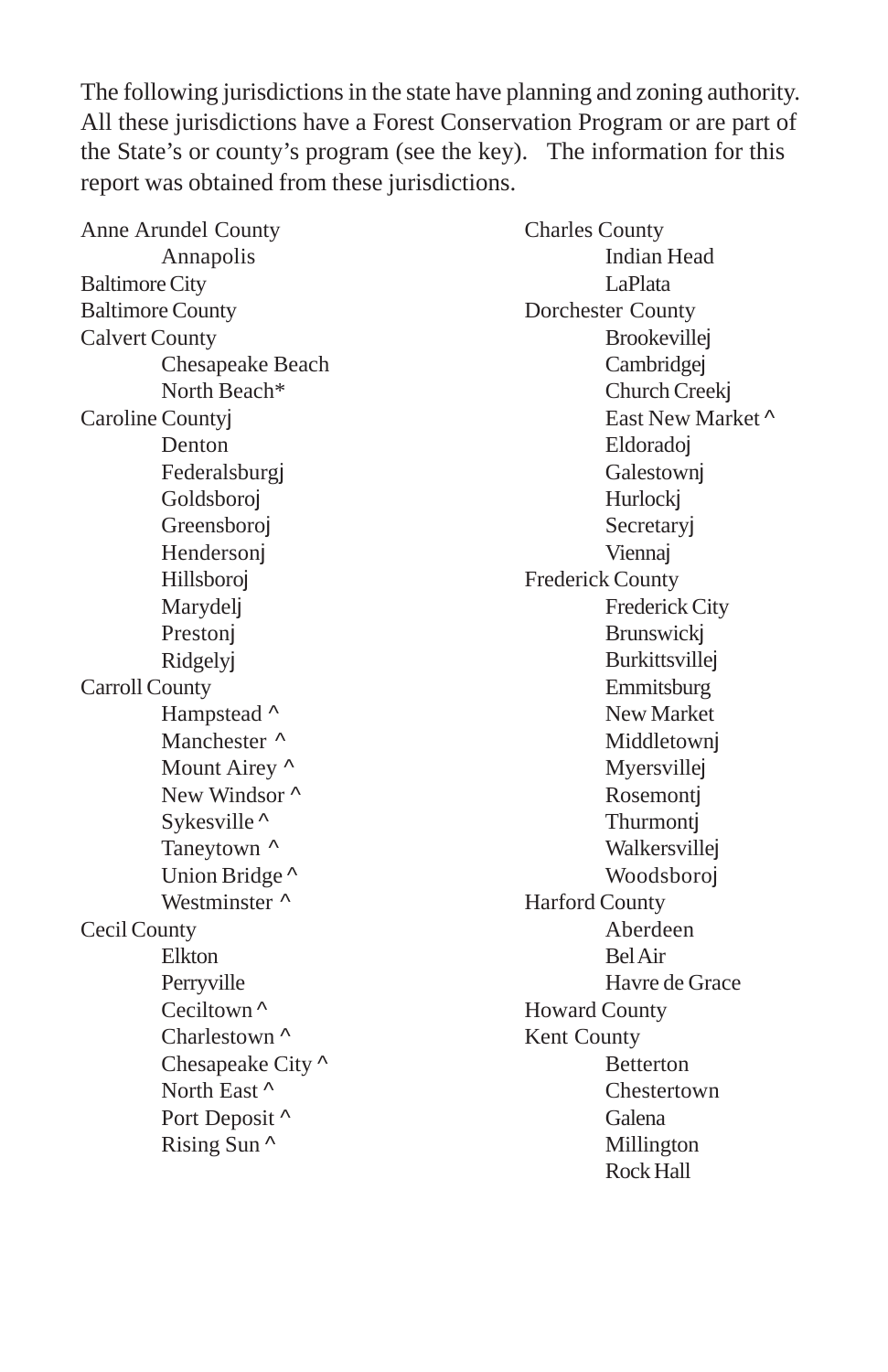Montgomery County Gaithersburg Rockville Barnesville Brookville Laytonsville Poolesville Washington Grove Prince George's County Laurel Queen Anne's County **Barclay** Centreville Church Hillj Queen Annej Queenstown Sudlersvillej Templevillej St. Mary's County Leonardtown Somerset County Crisfield ^ Princess Anne ^ Talbot County Easton Oxford St. Michaelsj Trappej Washington County Boonsboro ^ Clear Spring ^ Funkstown ^ Hagerstownj Hancock ^ Keedysville ^ Sharpsburg  $\wedge$ Smithburg  $\wedge$ Williamsport<sup>^</sup>

Wicomico County Delmar ^ Fruitland ^ Hebron ^ Mardela Spring  $\wedge$ Pittsville ^ Salisbury ^ Sharpstown  $\wedge$ Willards ^ Worcester County Berlin ^ Ocean Cityj Pocomoke City ^ Snow Hill<sup>^</sup>

#### **Key:**

**\***Town expanded Critical Area Program to include entire town limits jIncluded within County program ^ Included within State Program